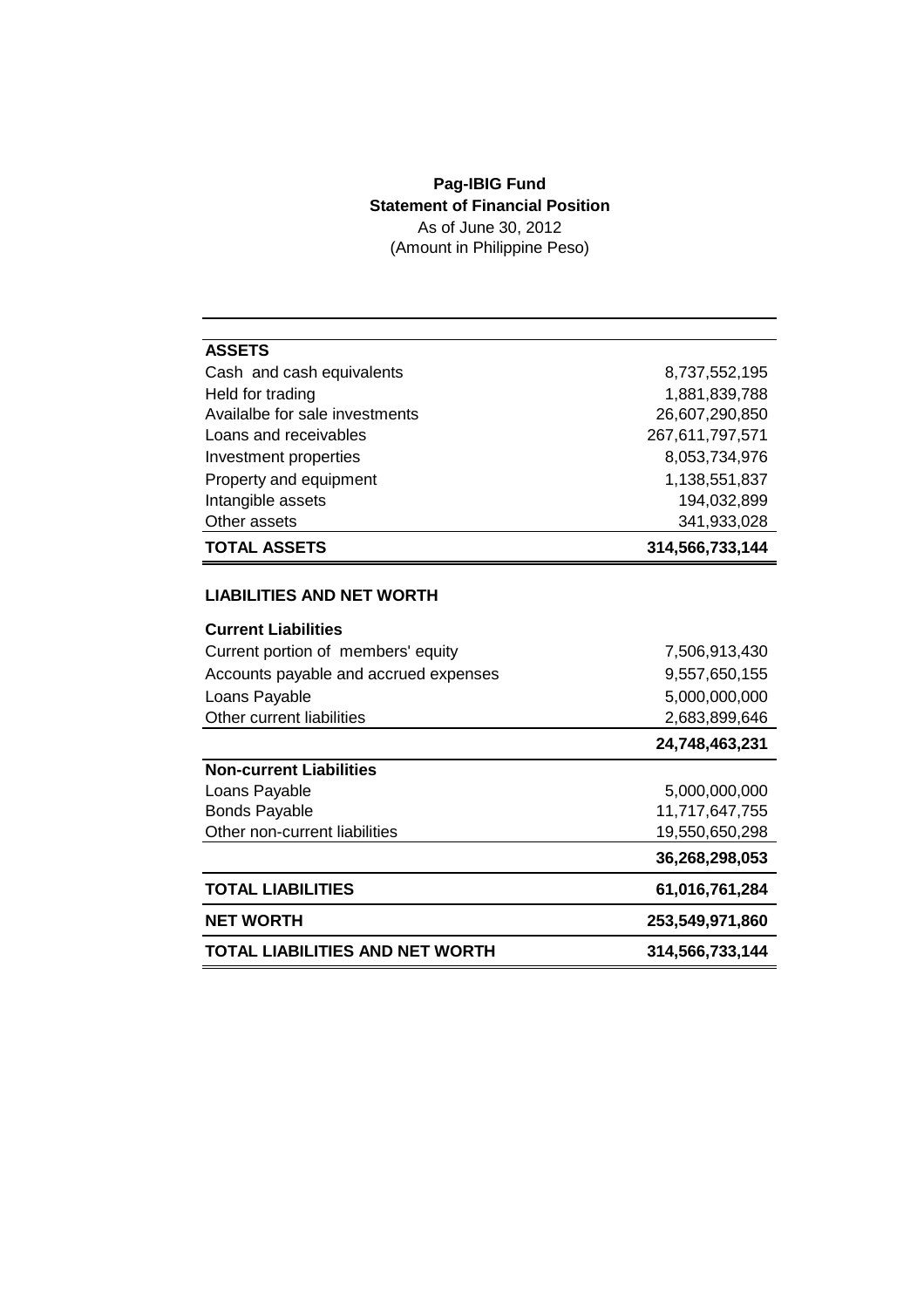## **Pag-IBIG Fund Statement of Comprehensive Income**

For the Period Ended June 30, 2012 (Amounts in Philippine Peso)

| <b>INTEREST INCOME</b>                             |                |
|----------------------------------------------------|----------------|
| Loans and receivables                              | 10,576,243,524 |
| Trading and investment securities                  | 938,418,993    |
| Deposits with banks and others                     | 87,887,905     |
|                                                    | 11,602,550,422 |
| <b>INTEREST EXPENSE</b>                            |                |
| Loans payable                                      | 163,389,860    |
| Bonds payable                                      | 371,747,237    |
|                                                    | 535,137,097    |
| <b>NET INTEREST INCOME</b>                         | 11,067,413,325 |
| <b>OTHER INCOME</b>                                |                |
| Service fees                                       | 913,794,295    |
| Miscellaneous                                      | 210,959,762    |
|                                                    | 1,124,754,057  |
|                                                    |                |
| <b>TOTAL OPERATING INCOME</b>                      | 12,192,167,382 |
| <b>OTHER EXPENSES</b>                              |                |
| Provision for impairment and other losses          | 2,891,023,619  |
| Compensation and fringe benefits                   | 1,415,501,900  |
| Foreign exchange loss                              | 150,385,167    |
| Occupancy and equipment-related costs              | 206,419,850    |
| Foreclosure and acquired asset management costs    | 69,415,851     |
| Depreciation and amortization                      | 123,461,394    |
| Miscellaneous                                      | 796,930,417    |
| <b>TOTAL OPERATING EXPENSES</b>                    | 5,653,138,198  |
| <b>COMPREHENSIVE INCOME</b>                        | 6,539,029,184  |
| <b>OTHER COMPREHENSIVE INCOME GAIN/(LOSS)</b>      |                |
| Available-for-sale-investments - equity securities | 5,038,497      |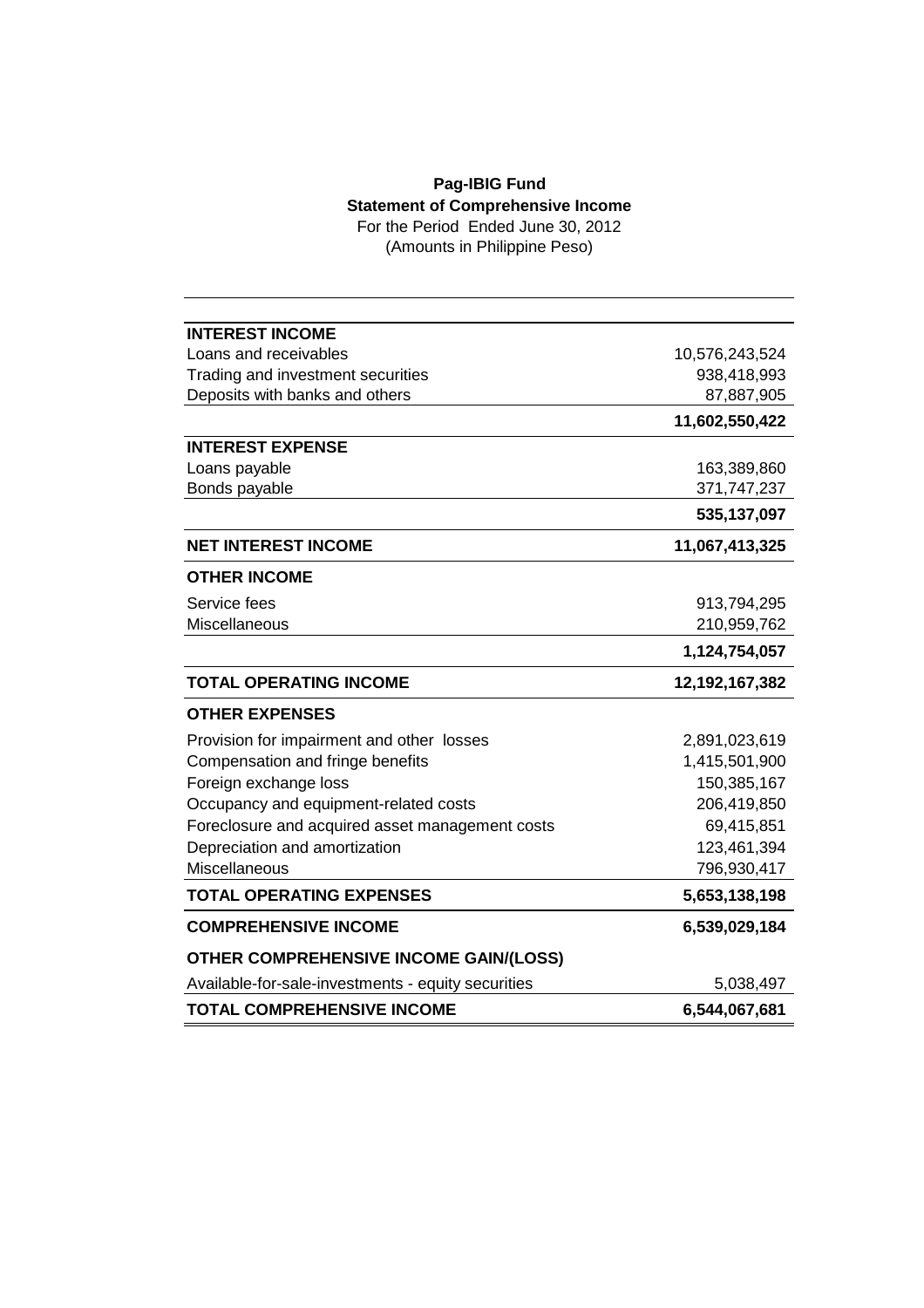## **Pag-IBIG Fund Statement of Changes in Net Worth** For the Period Ended June 30, 2012(Amount in Philippine Peso)

|                                                     | <b>Members' Equity</b> | Reserve for<br>Losses | <b>Donated</b><br><b>Surplus</b> | <b>Retained Earnings</b> | <b>Total Net Worth</b> |
|-----------------------------------------------------|------------------------|-----------------------|----------------------------------|--------------------------|------------------------|
|                                                     |                        |                       |                                  |                          |                        |
| January 1, 2012                                     | 207,682,571,141        | 161,579,085           | 250.890                          | 33,281,325,381           | 241,125,726,497        |
| <b>Collections of Members' Contribution</b>         | 11,759,001,759         |                       |                                  | $\overline{\phantom{0}}$ | 11,759,001,759         |
| <b>Dividends</b>                                    | 8,491,052,930          |                       | $\blacksquare$                   | (8,491,052,930)          |                        |
| Comprehensive income                                |                        |                       |                                  | 6,544,067,681            | 6,544,067,681          |
| Net movement of HFC/Unclaimed savings/correction of |                        |                       |                                  |                          |                        |
| prior years' errors                                 |                        | 770.120.00            |                                  | (13, 739)                | 756,381                |
| Provident claims                                    | (5,879,580,458)        |                       |                                  |                          | (5,879,580,458)        |
| June 30, 2012                                       | 222,053,045,372        | 162,349,205           | 250,890                          | 31,334,326,393           | 253,549,971,860        |